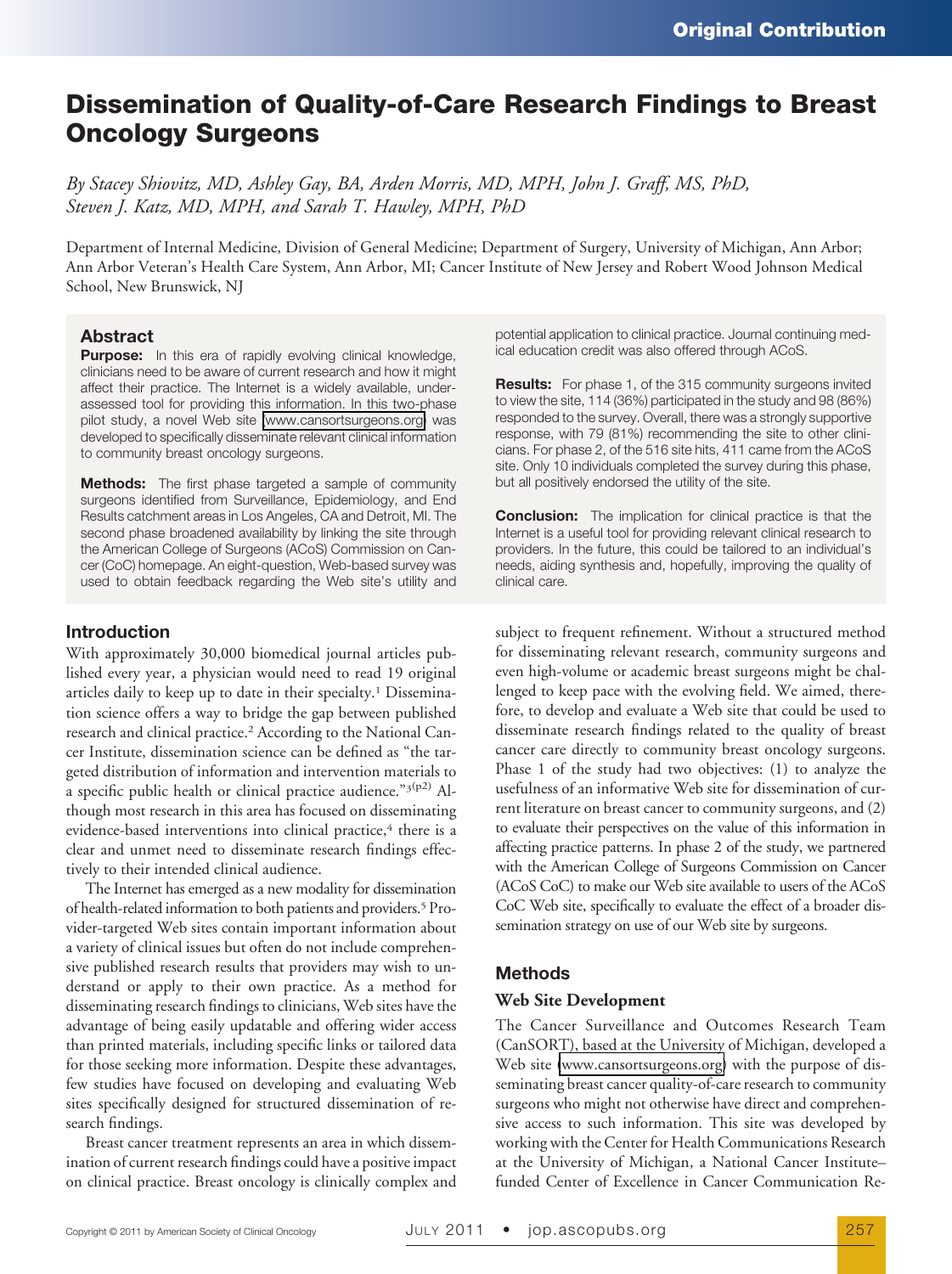search, from May to December 2008, and with the support of ACoS CoC. The Web site was created to disseminate research findings across six categories related to the quality of breast cancer treatment: policy, patient experiences, treatments, surgeon perspectives, quality of life, and disparities. The content included published CanSORT articles related to each category, as well as 2008, 2009, and 2010 CanSORT abstracts presented at the ASCO annual meeting. The Web site was limited to CanSORT manuscripts, as obtaining author and journal permissions for other manuscripts was deemed beyond a reasonable scope for this pilot project.

The Web site was specifically designed to be engaging for community surgeons. For each selected article, the lead authors highlighted the noteworthy conclusions. The Web site then presented this information to surgeons in an interactive question-and-answer format. By means of text bubbles that appeared when contacted by the cursor, the viewer was able to interact with specific areas of interest. For example, under the topic Treatment, pointing the cursor to the question "What factors are associated with patients' choice of mastectomy for treatment of early stage breast cancer?" caused a text bubble with bullet-point answer statements to open. Those who were interested could then view key figures and/or tables recreated from the original article, again with pop-up highlighted details, or download the full-text journal article. Copyright permissions were obtained from all journals in which articles were published. Screenshots of the Web site are presented in Appendix Figures A1 and A2 (online only).

To encourage surgeons to log in to the Web site, continuing medical education (CME) credit was offered through ACoS for reading and answering questions about two different articles (one journal CME per article) during phase 1. Each page of the Web site included a survey button encouraging providers to complete an eight-question survey of the Web site. For phase 2, a link to the designed Web site was placed on the ACoS CoC Web site without a log-in requirement. The content of the Web site remained identical, except that two additional CME credits were made available. This two-phase approach allowed us to compare two approaches for disseminating cancer quality of care information.

## **Measures**

There were two primary outcomes of interest for phase 1: (1) the number of surgeons who logged in among those invited to the site and (2) the responses to the Web site survey. The measures used in the survey were developed by CanSORT breast oncology clinicians, social scientists, and health services researchers. The survey was kept extremely short to encourage participation. The first seven questions were designed to reflect the degree to which the Web site could potentially affect practice patterns, and took the following form: I am likely to 1) . . . use the information from the journal articles related to patients' treatment utilization in my practice, 2) . . . use the information from the figures related to patients' treatment utilization in my practice; It is important for surgeons like myself to have access to data about 3) . . . breast cancer patients' treatment utilization patterns, 4) . . . patient experiences, 5) . . . perspectives of other surgeons; 6) It is important to disseminate breast cancer research to surgeons; and 7) Overall, the look and feel of the Web site is appealing. These questions were answered on a 5-point Likert scale ranging from "strongly disagree" to "strongly agree" but were evaluated as both continuous (fivecategory) measures and recategorized dichotomous measures ("strongly/somewhat agree" *v* other). An eighth question asked surgeons to indicate how strongly they would recommend the Web site to another surgeon caring for patients with breast cancer on a 5-point scale ranging from "not at all" to "very much." The responses were categorized into "very much" versus "other." Surgeons were also able to write in openended comments.

The primary outcomes for phase 2 were the number of visits to the Web site that came via the ACoS CoC parent site, as well as the responses to the survey items for those who completed the survey. A secondary goal for each phase was to evaluate which parts of the site were visited most often.

## **Study Design: Phase 1**

*Surgeon recruitment.* We identified 315 surgeons caring for patients with breast cancer in catchment areas of the Detroit, MI and Los Angeles, CA Surveillance, Epidemiology, and End Results (SEER) registries. Surgeons were identified from their participation in prior CanSORT research (7/2005-2/2007), from which we had information about their demographic and practice characteristics.6,7 Starting in January 2009, the Detroit surgeons ( $n = 128$ ) were mailed an introductory letter from the SEER and CanSORT team with information about the Web site, an anonymous log-in ID card, and a stipend of \$10. Surgeons who did not log in to the Web site were sent a reminder by fax at 2 and 4 weeks after the initial mailing. In April, the same procedures were followed for Los Angeles surgeons (n 190). In November, the SEER study leaders called surgeons who had not logged in as a final attempt to encourage participation before study closure in December 2009.

*Data management and analysis.* A data file comparing participants to nonparticipants was created by using the surgeons' survey data from the previous study. The two groups were compared on selected characteristics, including volume of breast cancer in their overall practice, sex, and number of years in practice.  $\chi^2$  tests were used for categorical variables and *t* tests for continuous variables.

The remainder of the analysis was done only for those who participated in the study and responded to the eight-question survey (98 of those who participated). Those who participated but did not fill out the survey were not included in the analysis. We described the means and standard deviations of each of the survey questions and generated frequencies of the dichotomous versions of the variables. We used  $\chi^2$  tests to compare responses to each of the eight questions according to volume of patients with breast cancer, sex, and number of years in practice. Finally, we tabulated the page hits for each component of the Web site and ranked their frequency from highest to lowest.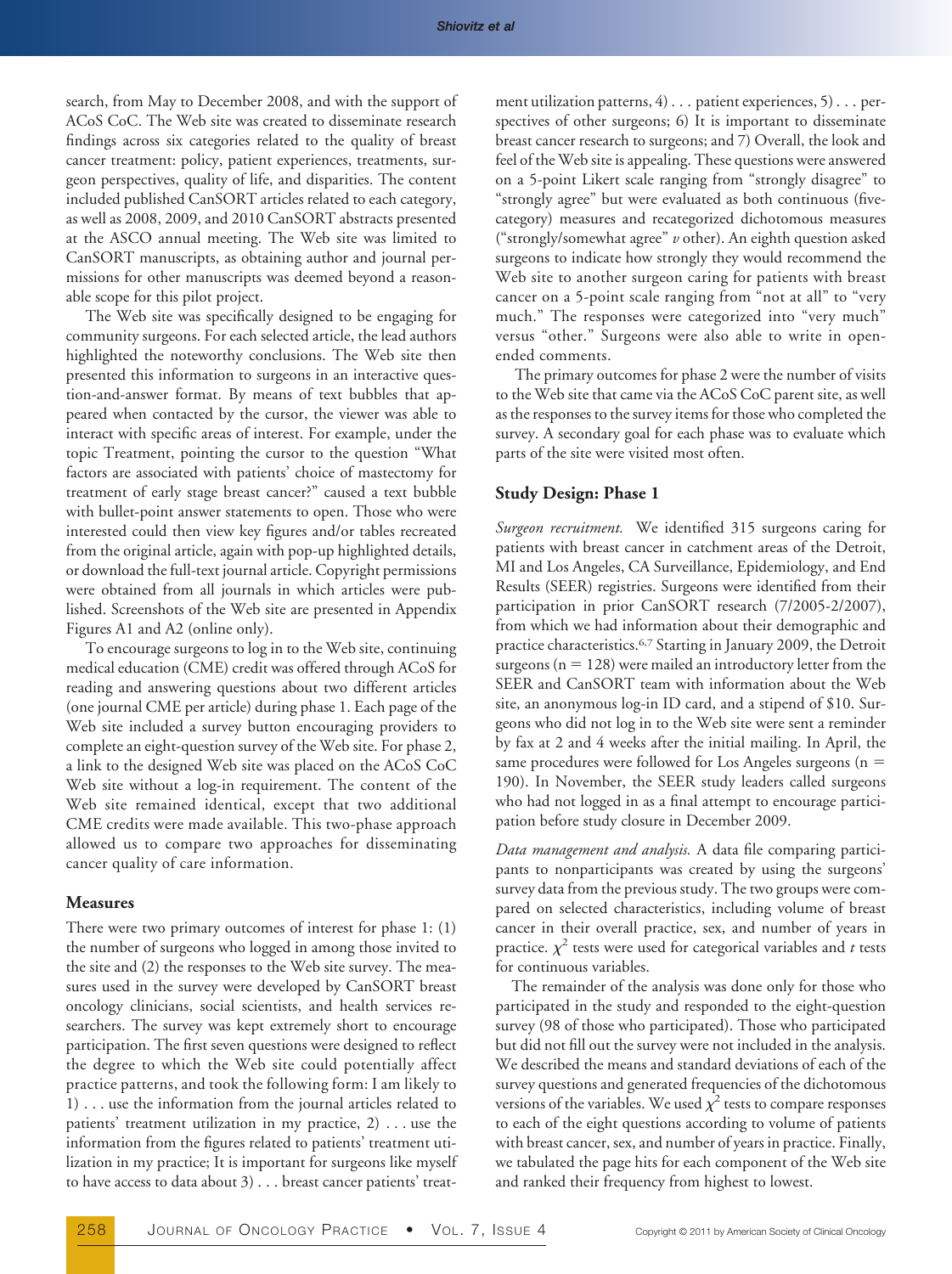## **Study Design: Phase 2**

The Web site was made available through the ACoS CoC home page on April 1, 2010. Since then, we have collected the total number of unique hits filtered through their homepage as well as the survey answers from those who visited the site. As in phase 1, we generated descriptive statistics from the survey and tabulated the frequency of hits to the different components of the site. We cannot ensure that all the unique hits to the publicly available version of the site were from surgeons. By tabulating data only from those who entered our site via the ACoS CoC homepage, however, we increased the likelihood that this was the case.

# **Results**

#### **Phase 1**

*Objective 1.* Of the 315 community surgeons solicited by mail, 114 (36%) participated in the study and 98 (86%) responded to the survey. Six people submitted the survey without answering any questions and were grouped into the nonresponder category. Table 1 compares those surgeons who logged in with those who did not. Compared with nonparticipants, participants were more likely to have higher volumes of breast cancer (18%  $\nu$  9%  $P = .002$ ), less likely to be male (74%  $\nu$  86%,  $P = .001$ ), and trended toward fewer years in practice (17.3  $\nu$ 19.3 years,  $P = .115$ ). There were no differences by race/ethnicity. Of note, among participants, low- and moderate-volume surgeons visited the Web site more often than higher volume surgeons (34% and 48% *v* 18%, respectively). Participants also reported university affiliation less often than nonparticipants.

*Objective 2.* Of the 98 survey respondents, 79 (81%) would recommend or strongly recommend this Web site to other clinicians providing care to patients with breast cancer. Seven (7%) of those who completed the survey did not respond to this question. Results of the survey participant answers to the remaining seven questions are summarized in Figure 1. Overall, there was a very positive response to the purpose of the Web site. Ninety-four percent of surgeons agreed (72% strongly) with the importance of dissemination of breast cancer information to surgeon providers. When addressing specific areas of value, 85% of participants agreed or strongly agreed with the importance of access to data about treatment utilization patterns, and 89% to data about patients' experiences. There was slightly less of a perceived need for access to data about the perspectives of other breast cancer surgeons, with 80% agreeing or strongly agreeing to this point. Specifics of the Web site were slightly less clear: 68% found the overall style of the Web site to be appealing, 64% were likely to use the information from the journal articles in practice, and 58% thought they would use the information from the figures.

*Open-ended comments.* Survey responders were given the opportunity to write in comments and recommendations for surveillance data that were not included in the Web site. Only a minority of responders (15 of 98; 15%) responded to this question. Suggested areas of expansion included age-related decision making, breast cancer in the setting of other comorbidities, and links to published guidelines. One responder commented that "Quality of life, communication issues and so on [were] the best [topic areas]. Most helpful to me is the information that patients will tell you, but are afraid to tell us." Another stated that, "I primarily do breast cancer surgery and find these articles supportive of my experiences but [they] also spur me to look at my cancer center's statistics and add future research in this arena."

*CME use.* Unexpectedly, only six surgeons elected to pursue CME credit. On the other hand, one participant commented in the survey that they would be more likely to use the site if there was more CME credit offered. A limitation to obtaining CME credit was that the question answers had to be printed and mailed in rather than submitted electronically.

*Web site usage data.* We tabulated the total number of hits to the different pages of the Web site (Figure 2). The Patient Treatment Experiences page was the first most frequently visited, followed by the Surgeon Perspectives on Breast Cancer Treatment page. The third most visited was the ASCO Abstracts page.

#### **Phase 2**

During the time the Web site was made publicly available (launch April 1, 2010 through study end date October 1, 2010) there were 516 hits; 411 of these came via the ACoS CoC homepage. Although the site received a lot of traffic via the ACoS homepage, only 10 users completed the survey. All responders agreed or strongly agreed that it was important to disseminate the type of information on the Web site to surgeons caring for patients with breast cancer patients. The tabulation of page usage data revealed slightly different patterns of page hits than were found during phase 1. The most frequently visited pages were Breast Cancer Treatment Patterns, followed by Patient Treatment Experiences, and then Surgeon Perspectives. Figure 2 compares the most frequently visited pages for the two phases.

# **Discussion**

Our results have important implications for disseminating research findings directly to key providers through a clinicianfocused Web site. Our study was designed to assess the ability of such a Web site to potentially affect clinical practice. As such, our study is able to answer the question, "If you build it, will they come?" The results of the first, more active phase of this study suggest that surgeons in the community will indeed come and engage with this type of Web site, with 36% of the study group logging in after receiving our mailed invitation. The fact that low- and moderate-volume surgeons, and those without a university affiliation, logged in more often than their counterparts suggests that our Web site was engaging the very type of provider to whom it was directed. Moreover, although the majority of surgeons did report a university affiliation, our prior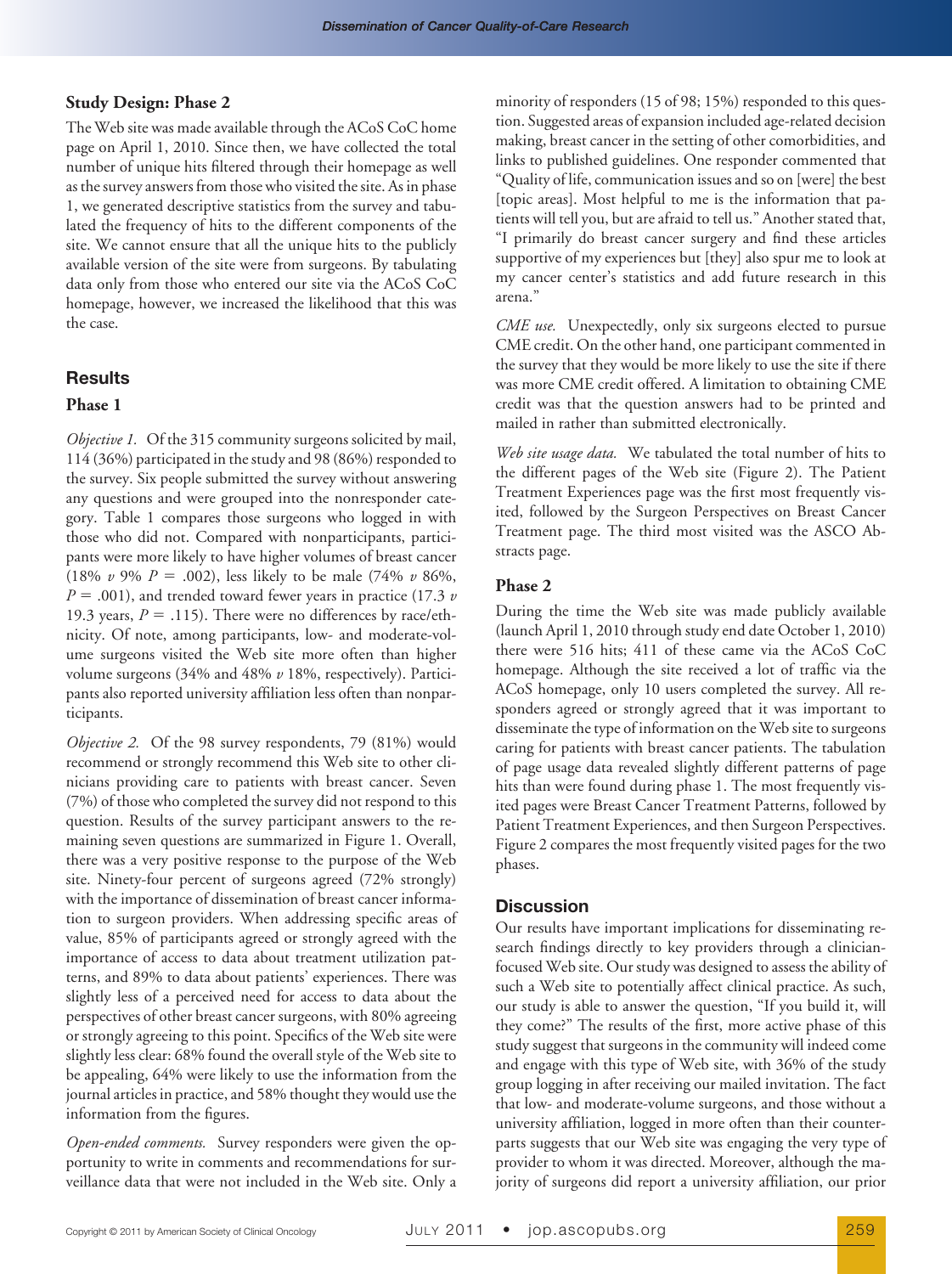|                                      | Participants<br>$(n = 117)$ |               | Nonparticipants<br>$(n = 201)$ |               |      |  |
|--------------------------------------|-----------------------------|---------------|--------------------------------|---------------|------|--|
| Characteristic                       | No.                         | $\frac{0}{0}$ | No.                            | $\frac{0}{0}$ | P    |  |
| Mean age, years                      | 50.1                        |               | 53.1                           |               | .017 |  |
| Sex, No. male                        | 86                          | $74*$         | 173                            | 86            | .001 |  |
| Race, No. white                      | 76                          | 64            | 123                            | 62            | .628 |  |
| Location, Detroit v Los Angeles      | 53                          | 44            | 75                             | 37            | .161 |  |
| Mean No. of years in practice        | 17.3                        |               | 19.3                           |               | .115 |  |
| Breast surgery volume, % of practice |                             |               |                                |               |      |  |
| Low: 0%-15%                          | 40                          | 34            | 107                            | 53            | .002 |  |
| Moderate: 16%-50%                    | 56                          | 48            | 76                             | 38            |      |  |
| High: 51%-100%                       | 21                          | 18            | 18                             | 9             |      |  |
| University affiliation               | 87                          | 74            | 162                            | 81            | .193 |  |

|  |  |  | Table 1. Comparison of the Characteristics of Participants Who Logged on to the Web Site With Nonparticipants |  |
|--|--|--|---------------------------------------------------------------------------------------------------------------|--|
|  |  |  |                                                                                                               |  |

\* Four responders did not have available sex information.

work has found that nearly half also report practicing in a community hospital.8Those who logged in had a very positive response to the concept of Web-based research dissemination. They were supportive of the need to have access to published data regarding treatment practices and patient experiences. In the second, more passive phase of the study, the site received more than 500 hits, 411 of these via the ACoS CoC homepage. Although few of these users completed the survey, the usage data revealed that many of the pages were of interest to those visiting the site. Of note, in this phase, the ASCO abstracts and study figures were viewed more often, suggesting a slightly different target audience.

As the volume of scientific discovery rapidly expands, so does the burden on providers to stay current with this information. To date, the best example of attempts to disseminate research findings to clinicians in a standardized fashion has been practice guidelines.9-13 Although numerous guidelines are available for use by physicians, there has been minimal formal evaluation of their impact on provider outcomes.<sup>14</sup> Importantly, there has been little assessment of alternative methods for disseminating specific research findings to providers<sup>3,9,10,15</sup> and whether such methods might be more effective than practice guidelines. In an

editorial on bridging the gap between scientists and decision makers, Choi et al<sup>16</sup> suggest that there should be less effort spent on the generation of scientific data and more effort on translating the data into a product that can be effectively used by decision makers. O'Donnell<sup>17</sup> similarly contends that effective dissemination of scientific research depends on the ability to synthesize and tailor information to meet the needs of a specific target population. By disseminating research findings about the quality of breast cancer care through an engaging, easy-to-use Web site, we produced an innovative product that can be readily used by oncology surgeons in their clinical practice.

Surprisingly, there has been little prior work on using the Internet to disseminate quality-of-care information to providers with which to compare our results. A review of various dissemination methods intended to have a positive impact on provider behavior found that passive dissemination, such as mailing of materials, did not affect provider attitudes or change their behavior.18 Our Web site was specifically designed not to passively disseminate research findings, but rather to connect directly with clinicians through the use of pop-up windows,



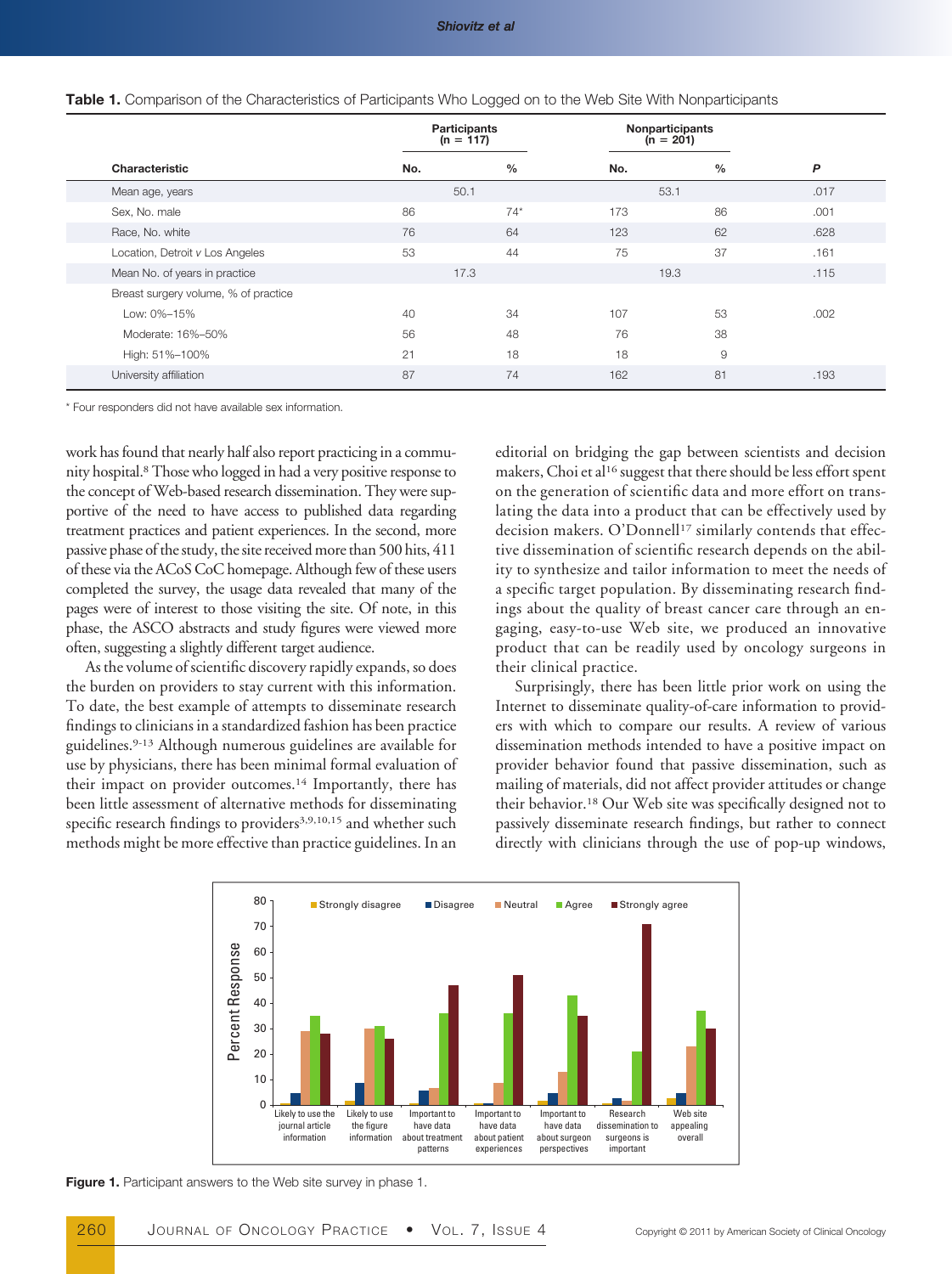

**Figure 2.** Frequency of page hits, by phase and page title. CME, continuing medical education; SEER, Surveillance, Epidemiology, and End Results; CanSORT, Cancer Surveillance and Outcome Research Team.

selected figures and tables, listing of key and recent abstracts, and the offer of CME credit.

A logical next step would be to allow surgeons to modify site content on the basis of their areas of expertise, interests, or gaps in knowledge. This approach would be more likely to have an impact on the quality of their clinical practice, as the information would be specifically tailored to the questions and/or characteristics of the users. Such a tailored approach could be likened to audit/feedback types of quality improvement metrics, which have been shown to be effective for changing provider behavior in multiple previous studies across various disease conditions and issues. Customizing the information delivered to users of a Web site such as ours would greatly increase the site's potential to affect clinical practice, in terms of changing both surgeons' attitudes and their behaviors. Furthermore, engaging community surgeons with individualized clinical information may stimulate interest in future research projects and increase participation.

Our pilot study has some limitations that need to be addressed. First, the selected sample of surgeons in phase 1 may not be representative of all breast cancer surgeons or of other types of providers. The hope, however, was to target community-based surgeons because they are not necessarily working in an environment that lends itself to keeping up with current practice developments. Second, the participation rate for those invited to view the site was 36%. However, compared with other studies that asked individuals to log in to a specific site, this rate could be considered high.19-22 Finally, directly evaluating the impact of the Web site on clinical care was beyond the scope of this pilot study.

There is considerable money spent on the generation of important scientific information, yet little attention is paid to how best to disseminate this research to those most likely to use it.16 Our results suggest that the Internet can be an effective tool for disseminating cancer quality-of-care research to clinicians in

the community. Additional research is needed to determine how the results of this approach might be translated into everyday clinical practice.

*Accepted for publication on January 14, 2011.*

#### *Acknowledgment*

*Supported by a supplement to National Institutes of Health (NIH) Grant No. R01 CA088370 to the University of Michigan to support dissemination of cancer surveillance research.*

*Previously presented at the third Annual NIH Conference on the Science of Dissemination and Implementation: Methods and Measurement, March 15-16, 2010, Bethesda, MD.*

*Authors' Disclosures of Potential Conflicts of Interest The authors indicated no potential conflicts of interest.*

#### *Author Contributions*

**Conception and design:** Stacey Shiovitz, Steven J. Katz, Sarah T. **Hawley** 

**Financial support:** Steven J. Katz, Sarah T. Hawley

**Administrative support:** Ashley Gay, Steven J. Katz, Sarah T. Hawley **Provision of study materials or patients:** John J. Graff, Steven J. Katz, Sarah T. Hawley

**Collection and assembly of data:** Stacey Shiovitz, Ashley Gay, John J. Graff, Sarah T. Hawley

**Data analysis and interpretation:** Stacey Shiovitz, Ashley Gay, Arden Morris, Sarah T. Hawley

**Manuscript writing:** Stacey Shiovitz, Arden Morris, Steven J. Katz, Sarah T. Hawley

**Final approval of manuscript:** Stacey Shiovitz, Ashley Gay, Arden Morris, John J. Graff, Steven J. Katz, Sarah T. Hawley

*Corresponding author: Sarah T. Hawley, 300 N. Ingalls Building, Room 7C27, Ann Arbor, MI 48109; e-mail: sarahawl@med.umich.edu.*

DOI: 10.1200/JOP.2010.000195